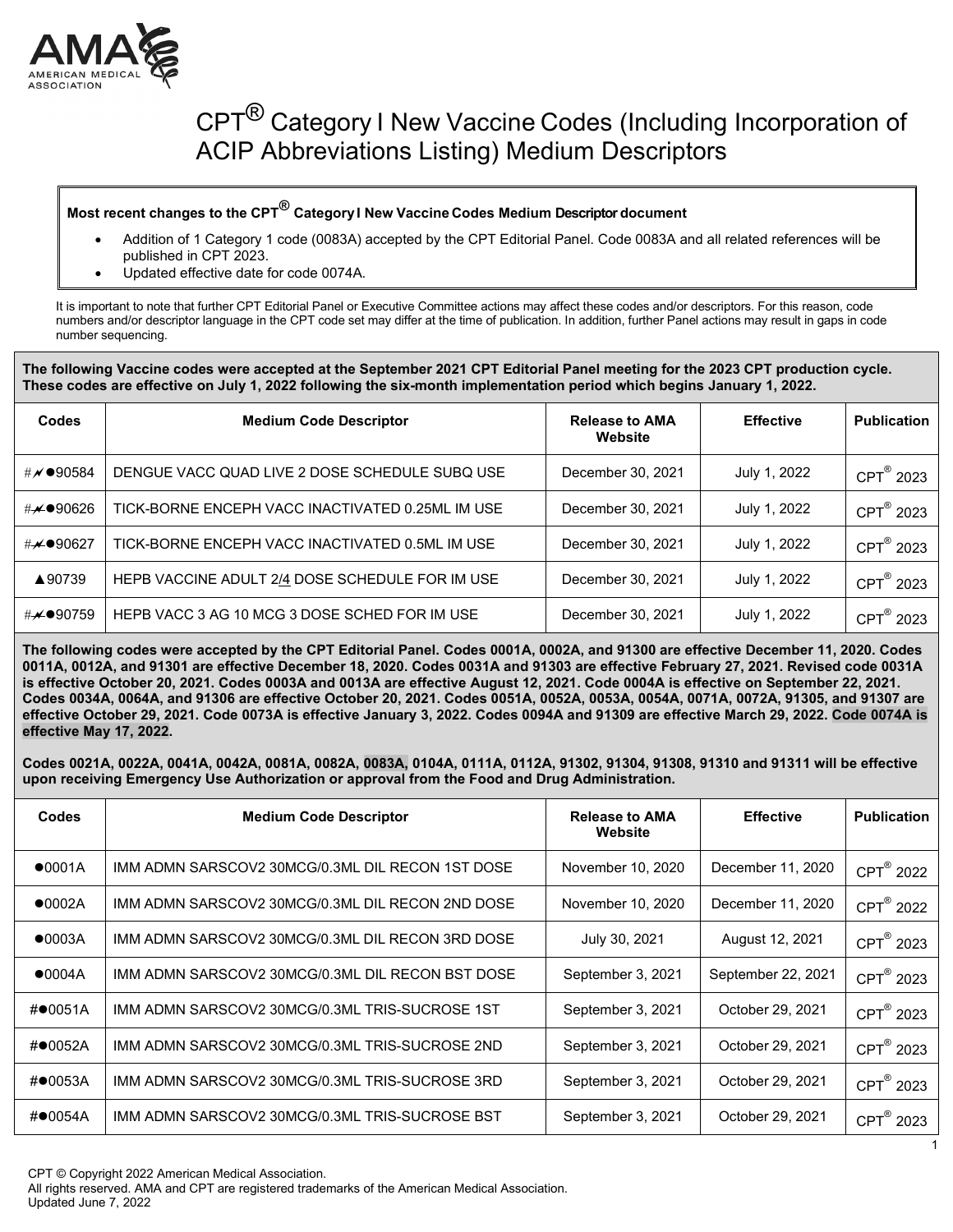

| #●0071A | IMM ADMN SARSCOV2 10MCG/0.2ML TRIS-SUCROSE 1ST          | October 6, 2021   | October 29, 2021                                                                                                                | CPT <sup>®</sup> 2023 |
|---------|---------------------------------------------------------|-------------------|---------------------------------------------------------------------------------------------------------------------------------|-----------------------|
| #●0072A | IMM ADMN SARSCOV2 10MCG/0.2ML TRIS-SUCROSE 2ND          | October 6, 2021   | October 29, 2021                                                                                                                | CPT® 2023             |
| #●0073A | IMM ADMN SARSCOV2 10MCG/0.2ML TRIS-SUCROSE 3RD          | January 12, 2022  | January 3, 2022                                                                                                                 | CPT <sup>®</sup> 2023 |
| #●0074A | IMM ADMN SARSCOV2 10MCG/0.2ML TRIS-SUCROSE BST          | April 26, 2022    | May 17, 2022                                                                                                                    | CPT <sup>®</sup> 2023 |
| #●0081A | IMM ADMN SARSCOV2 3MCG/0.2ML TRIS-SUCROSE 1ST           | February 1, 2022  | Effective upon<br>receiving<br><b>Emergency Use</b><br>Authorization or<br>approval from the<br>Food and Drug<br>Administration | CPT <sup>®</sup> 2023 |
| #●0082A | IMM ADMN SARSCOV2 3MCG/0.2ML TRIS-SUCROSE 2ND           | February 1, 2022  | Effective upon<br>receiving<br><b>Emergency Use</b><br>Authorization or<br>approval from the<br>Food and Drug<br>Administration | CPT <sup>®</sup> 2023 |
| #●0083A | IMM ADMN SARSCOV2 3MCG/0.2ML TRIS-SUCROSE 3RD           | June 7, 2022      | Effective upon<br>receiving<br><b>Emergency Use</b><br>Authorization or<br>approval from the<br>Food and Drug<br>Administration | CPT <sup>®</sup> 2023 |
| •0011A  | IMM ADMN SARSCOV2 100 MCG/0.5 ML 1ST DOSE               | November 10, 2020 | December 18, 2020                                                                                                               | CPT <sup>®</sup> 2022 |
| •0012A  | IMM ADMN SARSCOV2 100 MCG/0.5 ML 2ND DOSE               | November 10, 2020 | December 18, 2020                                                                                                               | CPT <sup>®</sup> 2022 |
| •0013A  | IMM ADMN SARSCOV2 100 MCG/0.5 ML 3RD DOSE               | August 16, 2021   | August 12, 2021                                                                                                                 | CPT <sup>®</sup> 2023 |
| #●0064A | IMM ADMN SARSCOV2 50 MCG/0.25 ML BOOSTER DOSE           | September 3, 2021 | October 20, 2021                                                                                                                | CPT <sup>®</sup> 2023 |
| #●0094A | IMM ADMN SARSCOV2 50 MCG/0.5 ML BOOSTER DOSE            | March 7, 2022     | March 29, 2022                                                                                                                  | CPT <sup>®</sup> 2023 |
| •0021A  | IMM ADMN SARSCOV2 5X10 <sup>10</sup> VP/0.5 ML 1ST DOSE | December 17, 2020 | Effective upon<br>receiving<br><b>Emergency Use</b><br>Authorization or<br>approval from the<br>Food and Drug<br>Administration | CPT <sup>®</sup> 2022 |
| •0022A  | IMM ADMN SARSCOV2 5X10 <sup>10</sup> VP/0.5 ML 2ND DOSE | December 17, 2020 | Effective upon<br>receiving<br><b>Emergency Use</b><br>Authorization or<br>approval from the                                    | CPT <sup>®</sup> 2022 |

CPT © Copyright 2022 American Medical Association.

All rights reserved. AMA and CPT are registered trademarks of the American Medical Association. Updated June 7, 2022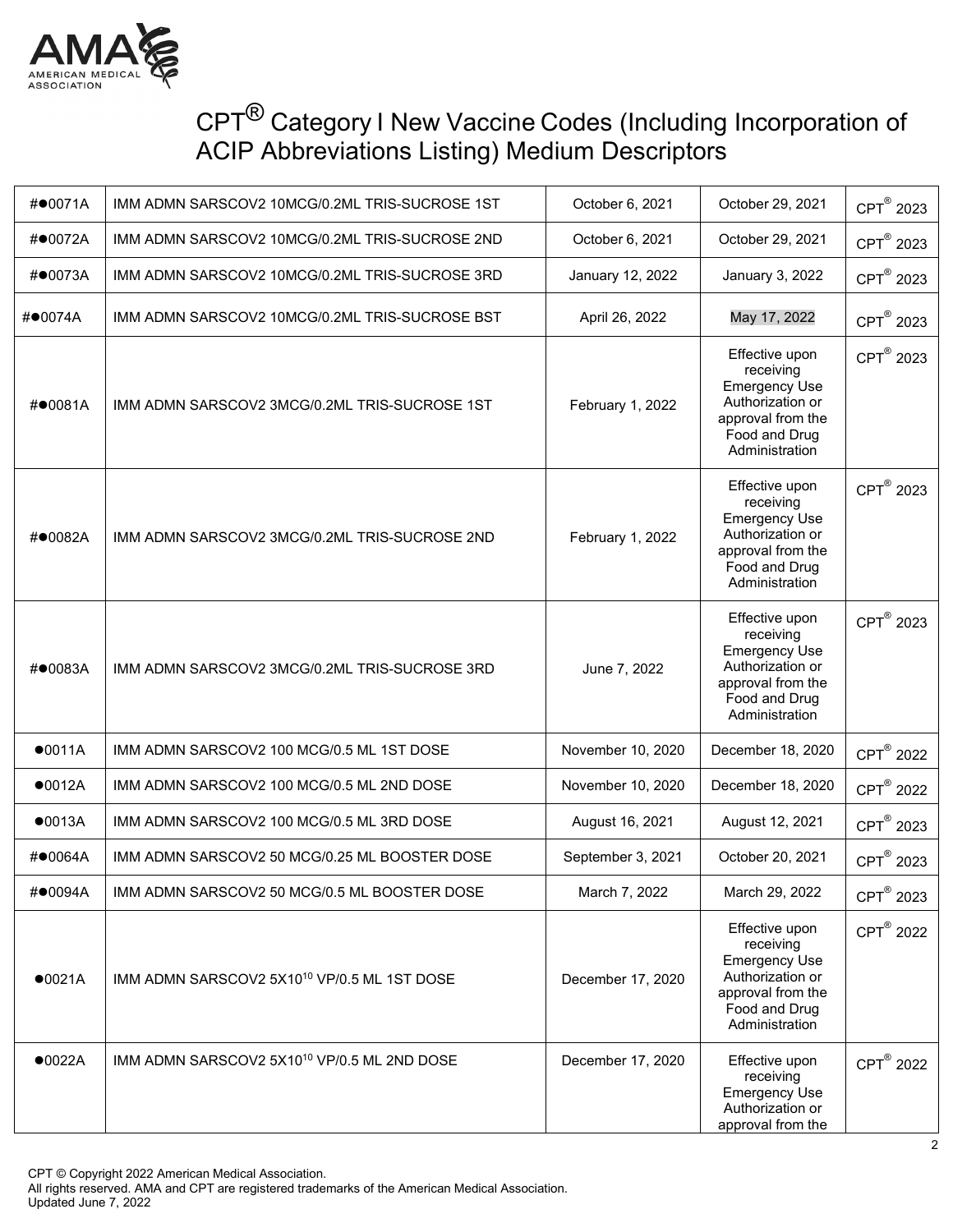

|                 |                                                              |                                                           | Food and Drug<br>Administration                                                                                                 |                                |
|-----------------|--------------------------------------------------------------|-----------------------------------------------------------|---------------------------------------------------------------------------------------------------------------------------------|--------------------------------|
| <b>A</b> ●0031A | IMM ADMN SARSCOV2 AD26 5X10 <sup>10</sup> VP/0.5 ML 1 DOSE   | <b>New Code Released</b><br>to AMA Website:               | <b>New Code</b><br><b>Effective:</b>                                                                                            | $CPT^{\circledR}$<br>2022/2023 |
|                 |                                                              | January 19, 2021                                          | February 27, 2021                                                                                                               |                                |
|                 |                                                              |                                                           | <b>Revised Code</b><br><b>Effective:</b>                                                                                        |                                |
|                 |                                                              | <b>Revised Code</b><br><b>Released to AMA</b><br>Website: | October 20, 2021                                                                                                                |                                |
|                 |                                                              | October 27, 2021                                          |                                                                                                                                 |                                |
| •0034A          | IMM ADMN SARSCOV2 AD26 5X10 <sup>10</sup> VP/0.5 ML BST DOSE | October 27, 2021                                          | October 20, 2021                                                                                                                | CPT <sup>®</sup> 2023          |
| •0041A          | IMM ADMN SARSCOV2 5 MCG/0.5 ML 1ST DOSE                      | May 4, 2021                                               | Effective upon<br>receiving<br><b>Emergency Use</b><br>Authorization or<br>approval from the<br>Food and Drug<br>Administration | CPT <sup>®</sup> 2022          |
| •0042A          | IMM ADMN SARSCOV2 5 MCG/0.5 ML 2ND DOSE                      | May 4, 2021                                               | Effective upon<br>receiving<br><b>Emergency Use</b><br>Authorization or<br>approval from the<br>Food and Drug<br>Administration | CPT <sup>®</sup> 2022          |
| •0104A          | IMM ADMN SARSCOV2 5 MCG/0.5 ML AS03 EMULSN BST               | April 26, 2022                                            | Effective upon<br>receiving<br><b>Emergency Use</b><br>Authorization or<br>approval from the<br>Food and Drug<br>Administration | CPT <sup>®</sup> 2023          |
| •0111A          | IMM ADMN SARSCOV2 25 MCG/0.25 ML 1ST DOSE                    | May 19, 2022                                              | Effective upon<br>Receiving<br><b>Emergency Use</b><br>Authorization or<br>approval from the<br>Food and Drug<br>Administration | CPT® 2023                      |
| •0112A          | IMM ADMN SARSCOV2 25 MCG/0.25 ML 2ND DOSE                    | May 19, 2022                                              | Effective upon<br>Receiving<br><b>Emergency Use</b><br>Authorization or<br>approval from the<br>Food and Drug<br>Administration | CPT <sup>®</sup> 2023          |